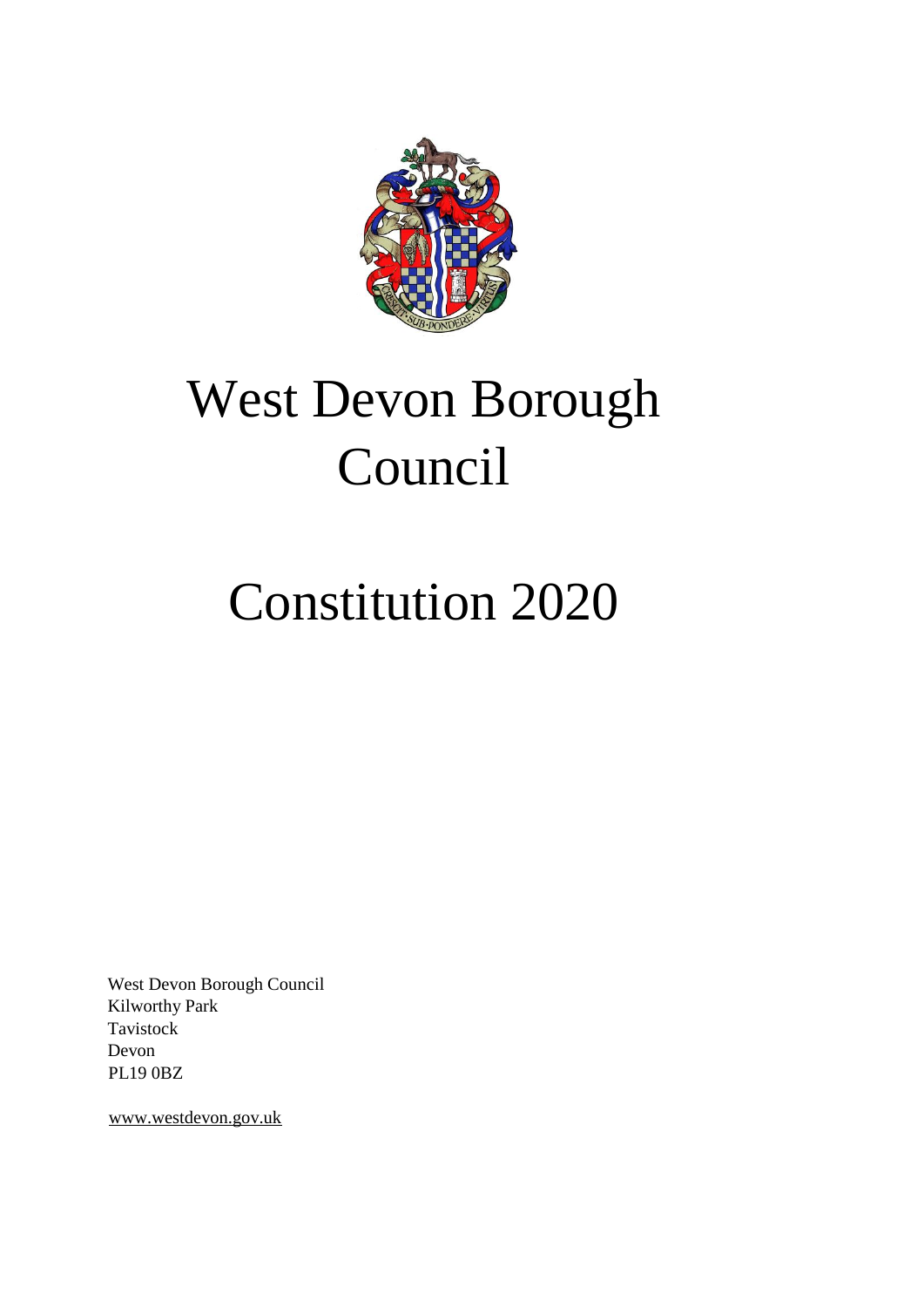## West Devon Borough Council Constitution

Contents

#### Definitions

### **Part 1 – Summary and Explanation**

#### **Part 2 – Articles of the Constitution**

- 1. The Constitution
- 2. Members of the Council
- 3. Citizens and the Council
- 4. The Council
- 5. The Mayor
- 6. Hub Committee
- 7. Regulatory Bodies, Committees, Panels and Working Groups
- 8. Overview and Scrutiny
- 9. Joint Arrangements
- 10. Officers
- 11. Decision Making
- 12. Finance, Contracts and Legal Matters
- 13. Review and Revision of the Constitution
- 14. Suspension, Interpretation and Publication of the Constitution

#### **Part 3 – Responsibility for Functions**

1. Delegation Scheme

#### **Part 4 – Rules of Procedure**

- 1. Council Procedure Rules 1b. Remote Meeting Procedure Rules
- 2. Access to Information Procedure Rules
- 3. Budget and Policy Framework Procedure Rules
- 4. Overview and Scrutiny Procedure Rules